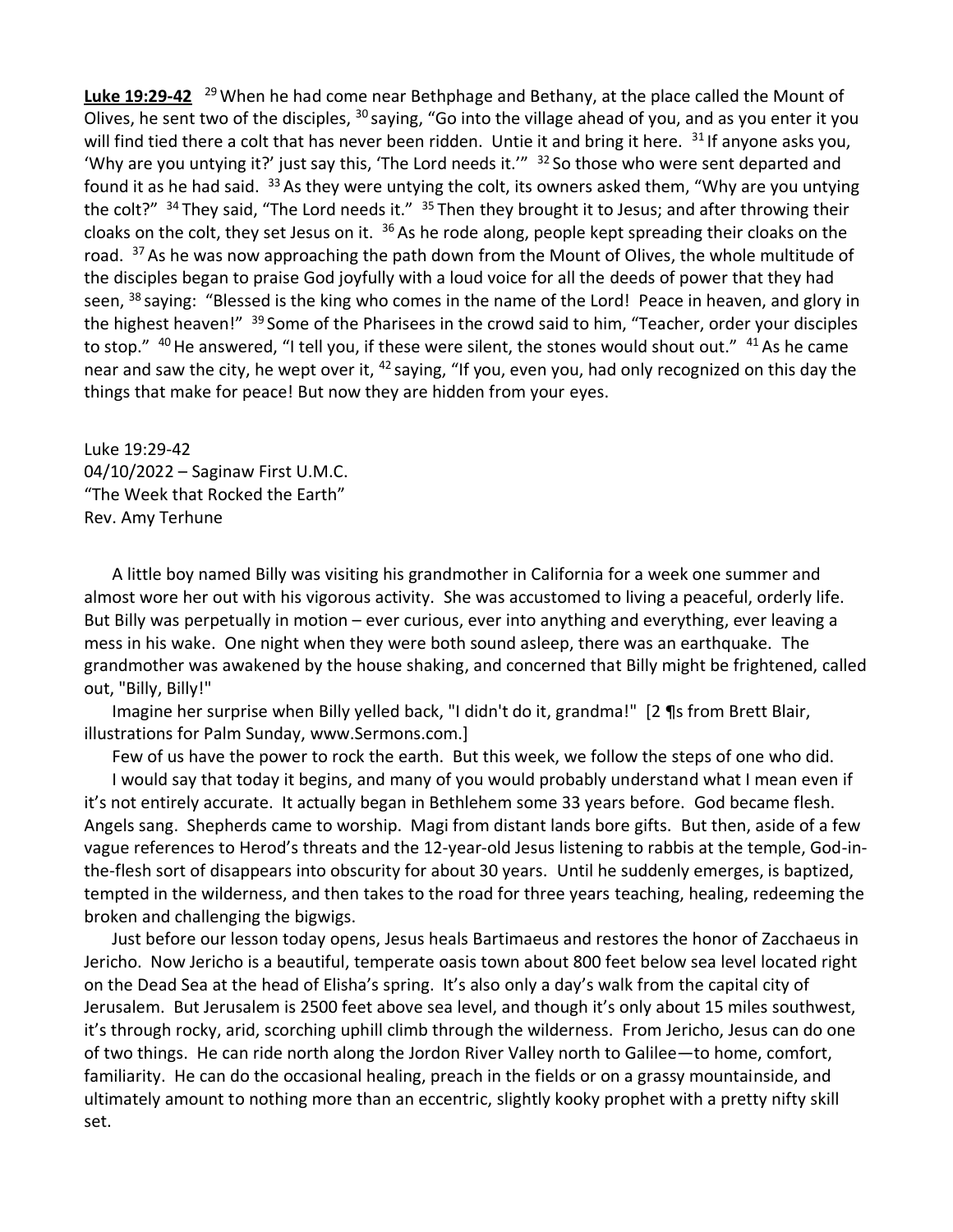Or he can ride out of Jericho and head south—uphill through that furnace-like desert to Jerusalem, to the bright lights of the big city, the seat of power, the big leagues in both religious and state politics. He could go and start a revolution, make a name for himself, endear himself to the crowds, throw off Rome. And it sure does look like that's what he's doing. I mean, his entrance into Jerusalem has Zachariah 9 written all over it! If he's seeking to make a public declaration of Messianic proportions, he did it. Donkey, palms, hosannas—this is how the Messiah is supposed to make an entrance.

And he's come to start a revolution alright, but it's just that it wasn't the revolution the people wanted. It's not what they were looking for. He didn't come to spill Roman blood. He came to spill his own. He came to revolutionize the relationship between humankind and God. He came to rock the earth.

Commentator Scott Hoezee asks, "What if the gospel story ended with Palm Sunday? …After all that the disciples had been through, and with their own secret hope that Jesus would be a political success on whose coattails they would ride to prominence, the disciples looked at the Triumphal Entry and thought, "Now this is more like it!" They probably wanted to capture and bottle that festive atmosphere in much the same way Peter did when he wanted to build shrines at the Transfiguration. So also on Palm Sunday: if they could have hit the pause button on the remote control of life, this would have been a wonderful image to freeze frame.

"The problem is that there is no salvation for anyone on Palm Sunday. The people cried "Hosanna," which means "Save us!" But a parade doesn't save…

And maybe at this time of war and carnage, of terror and multiple threats of violence all around us, maybe we preachers don't need to work very hard to convince anyone of this point. If we look back upon history, we see that human sin has resulted not in one long string of happy parades but rather in a series of calamities, one long and sad parade of terror and sorrow. Instead of a festive throng, history shows us things like the Trail of Tears on which Native Americans tramped into exile. History shows us boat-loads of Africans in chains, taken from their native country and sailed half way around the world to be paraded before potential buyers, not of their services, but of their very lives. History shows us long lines of Jews marching not in some victory parade but shuffling along toward Nazi gas chambers in Auschwitz. History shows us the Killing Fields of Cambodia, the death squads of Rwanda and Sierra Leone. And now atrocities along roadsides Ukraine. These are the real parades of human history. [3 ¶s from Scott Hoezee, Comments and Observations, illustrations for Palm Sunday, www.Sermons.com.] I don't have to look further than my own TV screen this week to know how desperately we need saving or how little we understand of the things that make for peace.

And so, Jesus looks down upon the city and weeps for it. Why? Dr. J. Howard Olds notes that, "…there are two words in the Bible for weeping. One is dakruó – it's silent weeping, perhaps just a trickle of a tear down your cheek. That was the word used last week to describe how Mary weeps as she anoints Jesus' feet with spikenard. The other is klaió – the eruption of the soul in brokenness. It's a wailing lament. And it is the second word that is used here…" [adapted from "The Door of Celebration" by Dr. J. Howard Olds, www.Sermons.com, and from Strong's Greek-English Lexicon at www.biblehub.com.]

That seems to suggest that Jesus doesn't just suppress a sniffle as he rides into the city. The emotions he feels are tearing him up inside, and they come spilling out in a torrent of passion.

Obviously, his tears are ones of grief. Jerusalem. In Hebrew, Ya-ru-shalom – it means "God is our peace." And yet, Jesus weeps because they don't know the things that make for peace. They don't recognize the presence of God. He weeps, and the disciples sing, "Blessed is the king who comes in the name of the Lord! Peace in heaven, and glory in the highest heaven!" They sing of peace while they prepare for a revolutionary war.